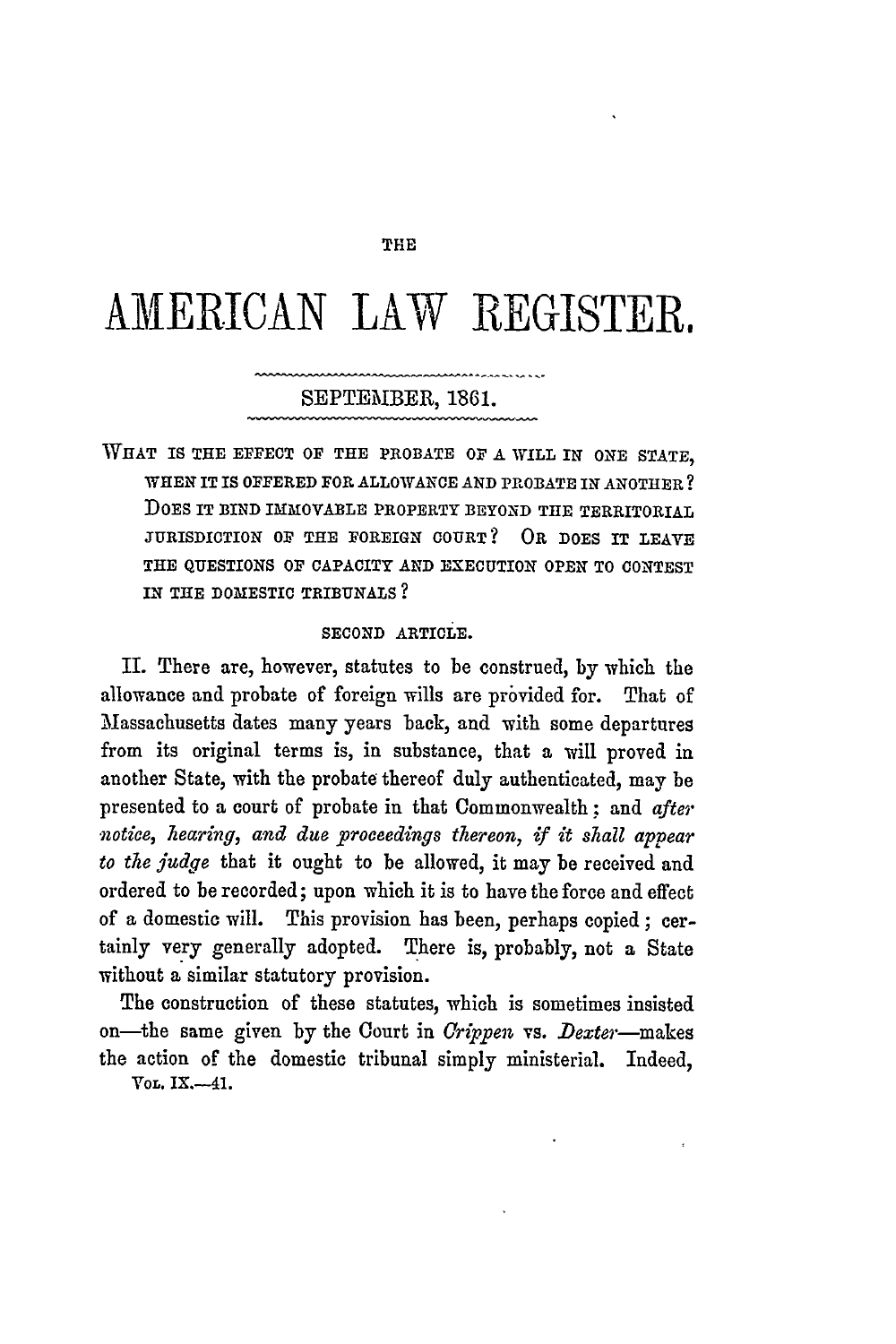no judicial question-supposing this interpretation admissibleremains to be settled. The recognition of a will is precisely that accorded to a conveyance of lands, and nothing more. It is usual to prescribe for the latter instrument certain forms of execution, acknowledgment, and authentication; of these, the recorder is made judge. Finding them to be fulfilled, he receives and records the instrument. So of the allowance of a foreign probate. If the will purports to have been executed with the solemnities required **by** law, and the requisite form of allowance and authentication appears, the Probate Court is to file and record the instrument, which thenceforth becomes valid and conclusive against all the world, as evidence of title to real and personal estate. This, at first blush, is limiting strangely the functions of a Court, and imposing on an officer, appointed to declare the law, a duty that night as well be entrusted to a clerk, or his deputy. There can be no need for the actor, rues, and *judez,* of whom a Court is composed, to dispose of such trivial business as this.

We think, however, nothing could be less satisfactory than such an interpretation. The language usually employed in the statutes admitting foreign wills, includes not only such as have been duly proved and allowed in any other of the United States, but in *any foreign country.* Any such instrument having been duly allowed and proved according to the laws of such State or country, may be *allowed,* filed, and recorded in any county where the testator may have real or personal estate upon which the same may operate. If the construction contended for avails for any purpose, it avails for transatlantic wills quite as much as for those from sister States. It is a maxim, *argumentum ab inconvenienti plurimum valet in lege.* May we not invoke it with propriety, when a statute perfectly reasonable, consistent, and susceptible of a sensible application, is to be tortured inte-an absolute abandonment of those prerogatives of sovereignty which the rudest, as persistently as the most enlightened States, insist upon and cherish ?

It is to be remarked, that this foreign probate is to be made according to the laws of the State or foreign country, from which the will is derived. Upon the theory that the proper authentica-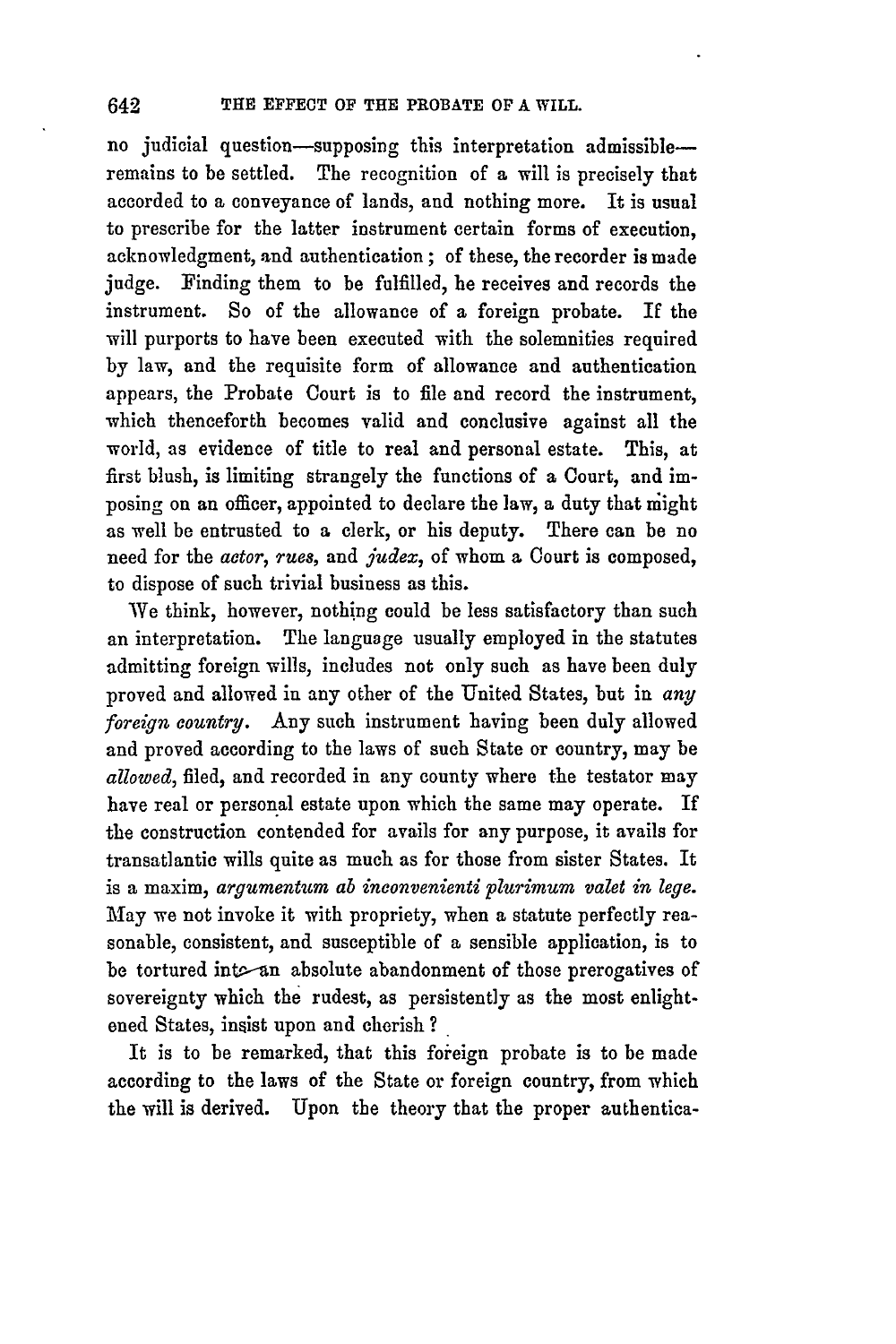tion is the only remaining step to give the instrument validity, the ultimate settlement of every question of probate is remitted to the foreign tribunal. If it be asked, why have the Legislature provided for the production of a foreign will and its authenticated probate, we reply, that without such provision the original will must have been produced. The statute relieves the proponent from this embarrassment. It affords him an easy means of procuring a domestic probate, without requiring him to forego the convenience, indeed, what may often be the necessity, of a foreign probate. **He** is not asked to produce the original, but a copy. And to put him on reasonable terms, that copy must be the copy of a paper which will stand the test of a probate in the place of its origin. With such a probate, duly authenticated, the proponent comes with *such evidence* as entitles him to propound his copy, and subject it to the test of a domestic probate.

Still regarding the language of the statute, we find it provides that when a copy of such will and the probate thereof, duly authenticated, shall be produced by the executor, or other person interested in such will, to the *Probate Court,* such Court shall *appoint a time and place of hearing,* and *notice shall be given* in the same manner as in the case of an original will presented for probate. Why this useless ceremonial, if the Courts are restricted to the inspection of seals, and the weighing of those familiar phrases in which official certificates are clothed ; and beyond this, have no discretion but to register the decrees of other States, or of foreign countries ? A Court is a place where justice is judicially administered; and when a Court appoints a time and place of hearing, and gives to the parties notice thereof, every one familiar with the course of the common law, supposes that something is to be *tried* and *determined;* some exercise of intelligence; some sentiment of responsibility; some play of judicial discretion; some one to be impleaded or defaulted; some right to be established ; all these and more are implied when a Court summons parties to a hearing.

And so we find the statute prescribes something for the Court to do, after it shall have fixed a time and place for the appearande of the parties, who have been notified. If on *hearing,* it shall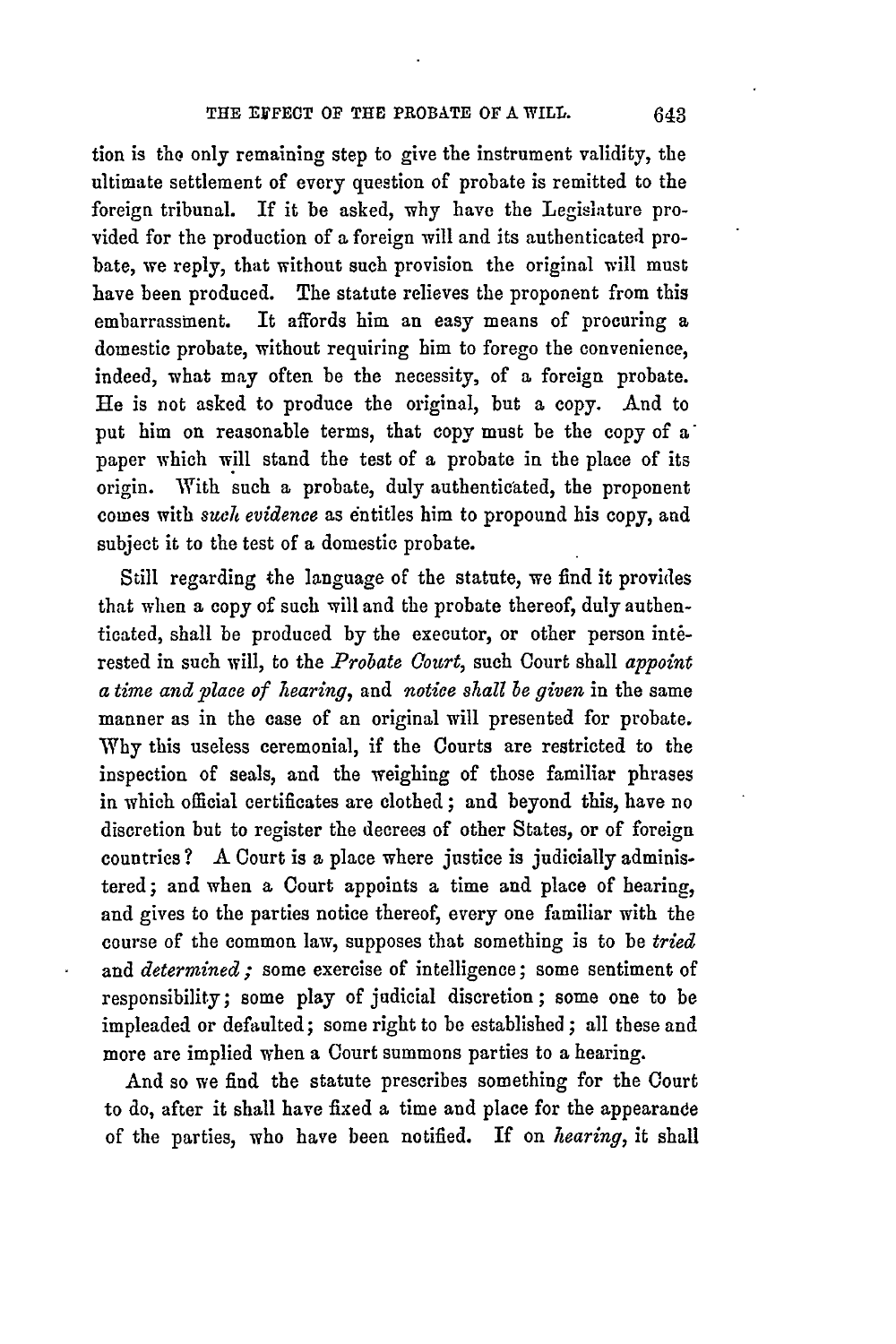appear to the Court that the instrument *ought to be allowed,* as the last will and testament of the deceased, the copy shall be filed, and recorded, and the will shall have the same force and effect as if it **had** been originally proved and allowed in the same Court. We think this language so clear as to leave no obcasion for doubt. The Court is not restricted to a scrutiny of seals and certificates; it is not directed to notify parties and fix a time and place for the performance of an empty ceremony; it is required to *hear a case,* and to determine what ought or ought not to be done. It is not merely a decision that something has been properly done elsewhere, according to the laws of the foreign tribunal; but *that* something having been so done elsewhere, is, if the evidence shall satisfy the Court, a thing fit to be done in the domestic tribunal.

The views entertained by the Supreme Court of Rhode Island are well stated in two opinions of C. **J.** Ames; the one, *Olney* vs. *Angell,* 5 Rhode I., 198; the other, *Bowen* vs. *Johnson, id.,* 112. In the former, a bill had been brought by two of the legatees of Susan Olney, under a will which had been admitted to probate in Wisconsin, where the testatrix died, but never proved or filed and ordered to be recorded in Rhode Island, against an idministrator appointed in the latter State, for an account. The Court, after noticing the requirements of the statutes of Rhode Island, remark: "That in England, the probate of a will has always been considered a judicial act : yet, at the same time, as limited in its effect to things locally within the jurisdiction of the Court granting it. Thus, a Scotch probate is not recognized by an English Court of Chancery; but if the testator be domiciled in Scotland, and leave effects there and in England, the will is proved first in the Court of Great Sessions, in Scotland, and a copy duly authenticated being transmitted to England, it is proved in the Ecclesiastical Court, and deposited there as if it were an original will."  $*$  \* \* *"It* is old law, that a will made in a foreign country and proved there, must also be proved in England, in order to dispose of personal property in England." The Court continue: "Following this rule so early established and so fully carried out in the mother country, we apprehend it to be equally well settled by the decisions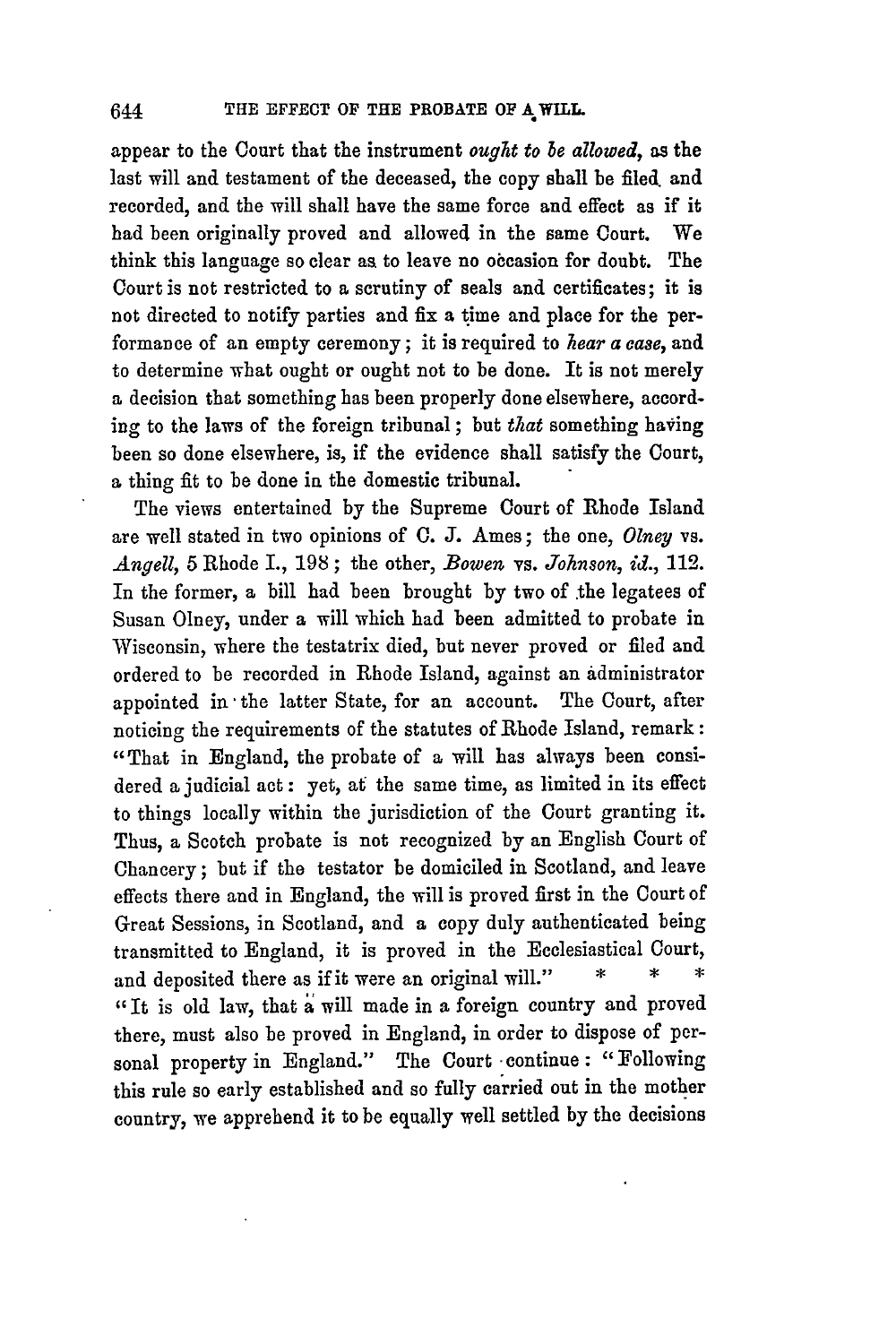and legislation of this country, *that the effect of a decree proving a will, like that of a decree granting administration, is confined* de jure, *to the territory, and things within the territory of the State setting up the Court.* In their nature, such decrees are decrees *in remn,* passed by Courts deriving all their authority from the State which institutes them, and necessarily, in great part, upon constructive notice only, to those interested in the decrees ; and it is difficult to see how a wider operation could be allowed to them, consistently with a just attention to the rights and claims to the property of the decedent, of citizens of other States, in which the property was at the time of his death. Whatever other operation is allowed to them is mere matter of comity, which every State is at liberty to yield or withhold, according to its own policy or pleasure, with reference to its own institutions, and the interests of its citizens."

After the citation of numerous authorities, the Court conclude: "The legislation of nearly all the States, and certainly of our own, proceeds upon the supposition that such is the limited operation of the probate of a will, had in a foreign country, or in another State, and provides some mode, in general analogous to that pursued in England, with regard to a will which has received a Scotch probate, by which conclusive operation may be given to such a will within the State, *full notice being given to all persons interested, in order that they may appear and contest the validity of the same.*

The case of *Bowen* vs. *Johnson,* in the same Court, deserves to be maturely considered, as presenting one of a class of questions likely to disturb the Courts of any State that submits to have its litigation settled beyond its own control. "This cause," says the Court, **"** comes before us upon a motion for a new trial, for the decision of two questions which are raised by it; *first,* whether, as a matter of practice, a subsequent will, made and admitted to probate in another State, can be allowed to be filed and recorded here, without first revoking the probate of a prior will of the same testator, made by a Court of Probate in this State; and *second,* admitting that this might be done, whether the probate of the latter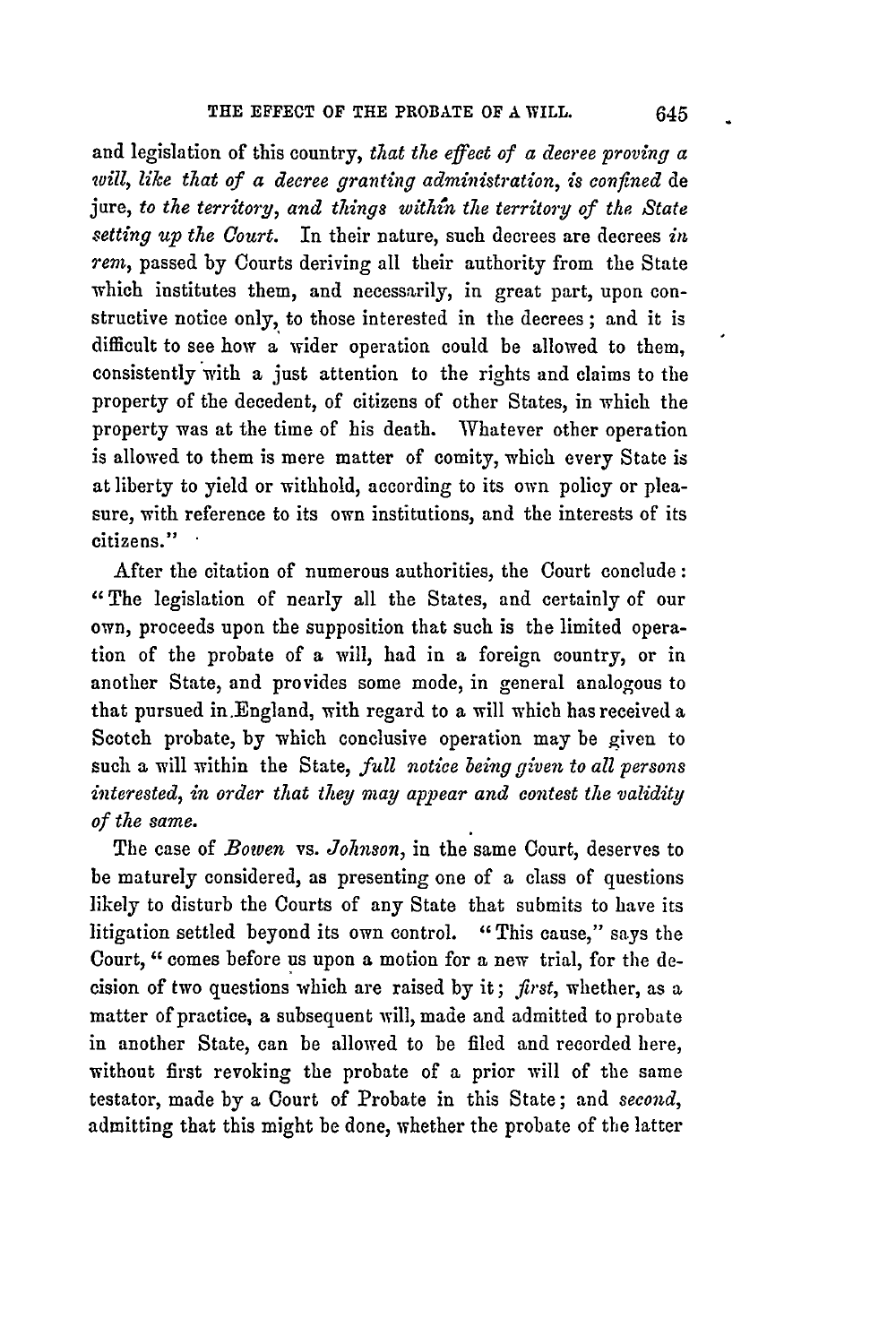will in another State, though taken subsequently to the domestic probate of the prior will of the same testator, is conclusive evidenc3 of the validity of such latter will, **by** force of Art. 4, Sec. **1,** of the Constitution of the United States. The appellant contends that both these questions should be decided in the affirmative; notwithstanding the apparent inconsistency of holding that a domestic. decree of probate, unrevoked and unappealed from, is of no force to hinder a judicial act in derogation of it, whilst a foreign decree of probate is conclusive, and its merits cannot be inquired into, for the purpose of ascertaining whether a foreign will shall be filed and recorded here, so that it may operate upon real and personal estate within the jurisdiction of this State, **at** the time of the death of the testator."

It would seem the statement itself sufficiently refutes the proposition. But, supposing it to be true that a foreign probate is, **by** virtue of the statute of this State, conclusive, what power is left **by** which various supposed testamentary acts can be controlled? The case has evidently happened, and may often occur, in which, after a regular probate in the domestic Courts, a later will of the same testator, regularly admitted to probate in another State, may be presented, with the proper authentication, to be filed and recorded. The Court having no discretion, finding the attestation complete, must order the foreign will to record, when it is made effectual to pass property. Yet some means must exist to settle these questions between conflicting wills. Is the domestic will, adnitted in due form, with the rights acquired, and the adjudications had under it, to go to the wall without ceremony? Yet if in such, or similar cases, the Courts of law determine the question between two testamentary acts, thus authenticated by their respective Courts, it is plain the foreign probate is put to the test, and is not held conclusive; and so might quite as well have been subjected to full inquiry when first presented, as when it becomes the occasion of an awkward judicial hitch.

The Court in Rhode Island disposed of the question in the record promptly. "It is certain that our statute does not proceed upon the supposition that a foreign probate, or the probate *'of* a will in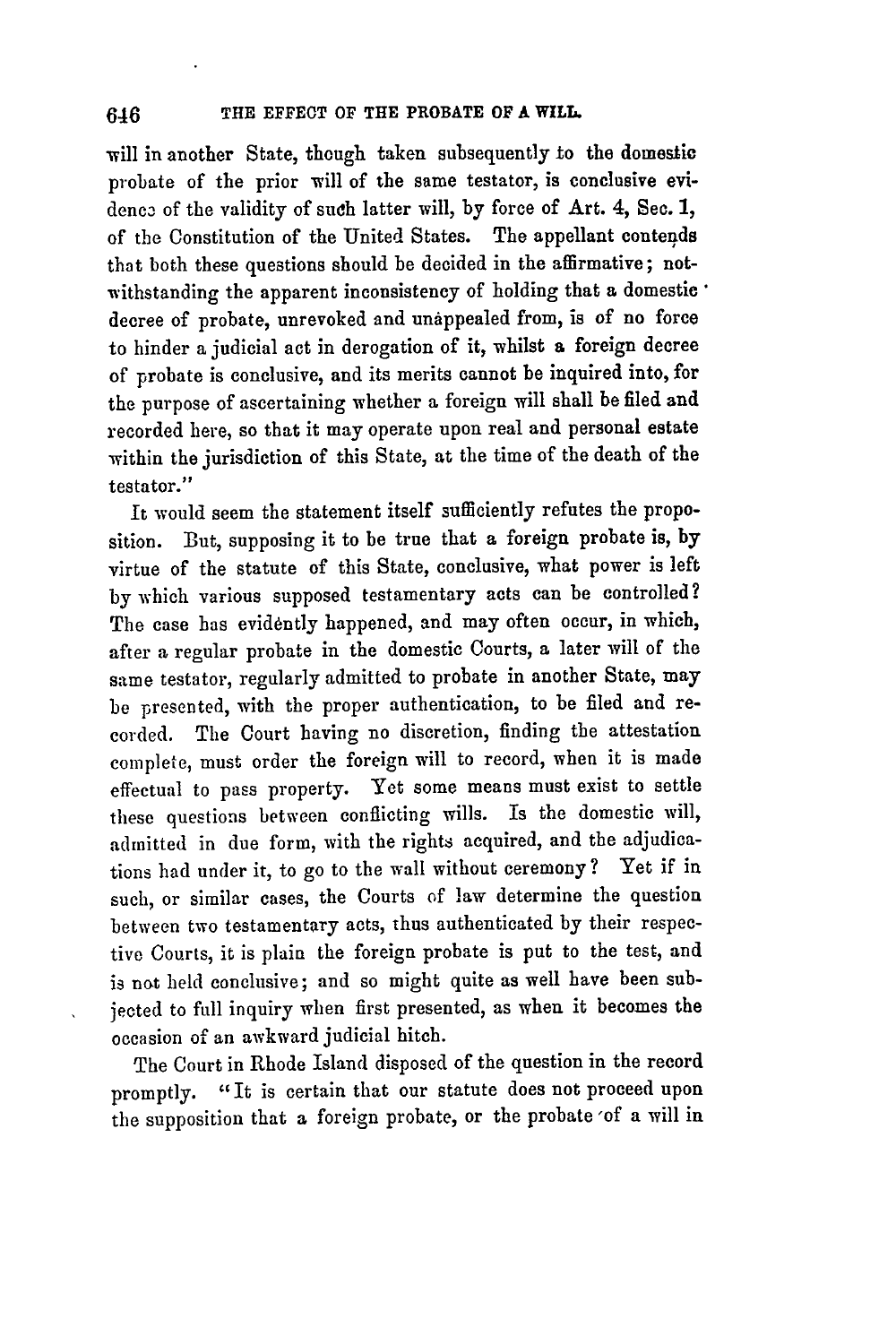another State, which are placed by it upon the same footing, are conclusive as to the validity of a will here, as a will either of personal or real estate ; but on the contrary, supposes that neither is of any force to operate upon property here, except so far as the statute accords it to them. In this respect, our legislature pursues the course of legislation common, we believe, to nearly all the States, of making the extra-territorial probate *primafacie* evidence only of the execution of the extra-territorial will, when proper proceedings . are instituted here for its allowance and record; leaving it for those, who, upon the notice issued, appear to object to the will, to show cause if any they have, against the filing and recording of the same."

The cases of *Lovett* vs. *Harris,* 24 Penn. **832;** *Peplin* vs. *Hawker,* 8 N. H. 124; *Patten* vs. *Talman,* 27 Maine, **17,** are cases arising upon domestic probates, where attempts have been made, in common law actions, to impeach the will. In such cases, the decisions are numerous, though not uniform, that the probate is conclusive.

Some stress has been laid upon the case of *Dublin* vs. *Ohadbourn,* **16** Mass. 433, but it does not sustain the doctrine of conclusiveness. If attention were paid only to the syllabus, such a notion of the case might be obtained. The body of the case shows a different view of the matter. The action was disseisin. The demandant produced a will duly proved in a Probate Court of New Hampshire; and the record shows, that on appeal to the Supreme Court, the probate had been there affirmed. The executor, after these proceedings, produced a copy of the will and probate, to the proper Probate Judge in Massachusetts, and petitioned that it might be filed and recorded in that State, pursuant to the statute of 1785. After the *required notice and proceedings,* the judge made his decree, and allowed the New Hampshire will to be filed and recorded. The objections, which were made at the trial, to the admission of the will and probate in evidence, were overruled, and the proceedings held conclusive. And so they might, very properly. At page 441, the Court remark: "This objection, if well founded, ought to have been shown in the Probate Court, and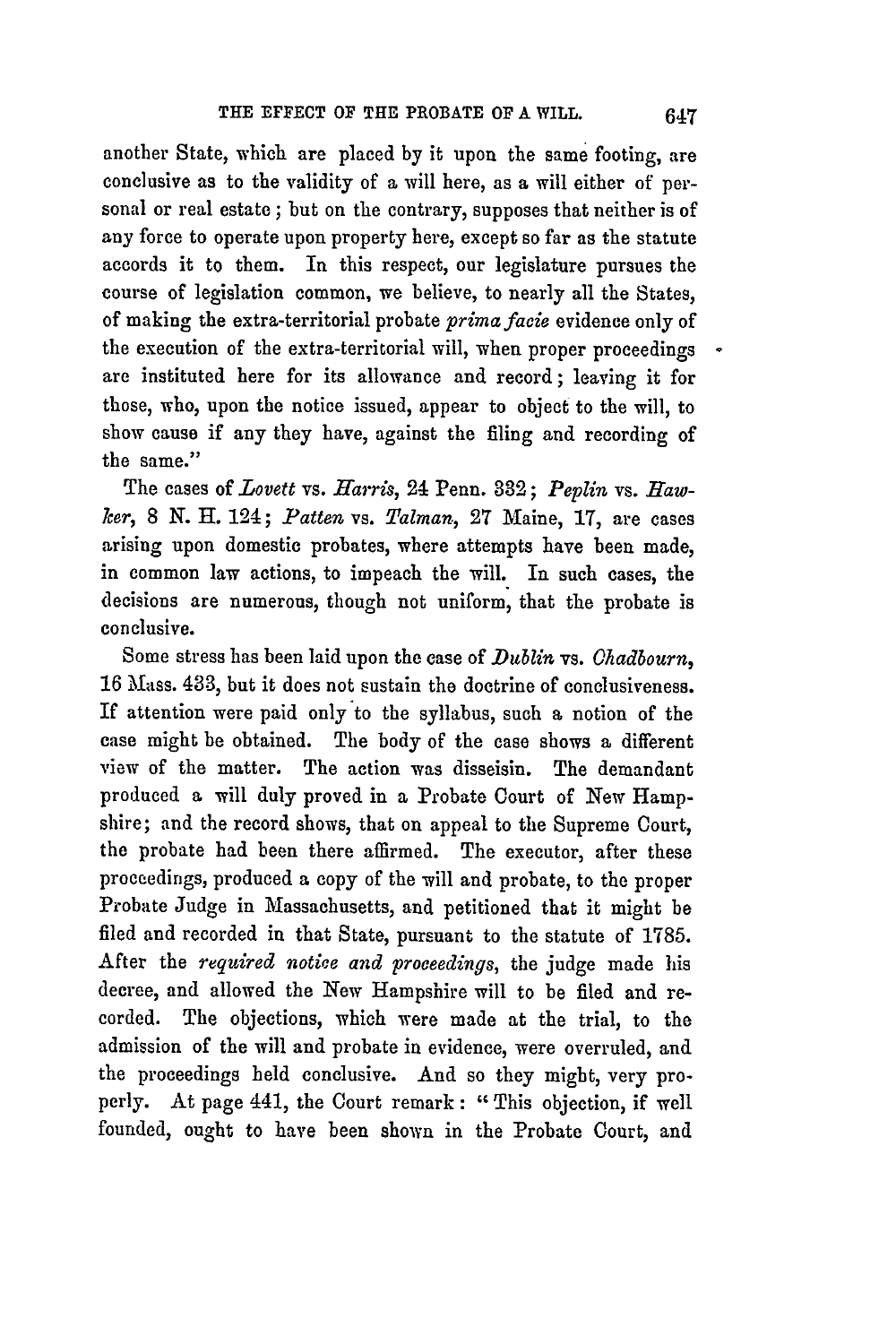#### **THE EFFECT OF THE PROBATE OF A WILL.** 648

would have been sufficient **to'** have prevented the filing and recording of the will. The statute prescribes the notice to be given **by** the Judge of Probate, and the time allowed for all persons interested to appear and show cause against the allowance of the will; *and these requisitions were complied with in the present case.* It seems very clearly the intent of the statute that this, *and every other objection* to the *validity of the will,* should be heard and determined, in the course of that proceeding in the Probate Court."

So, also, our attention has been directed to the case of *Parker* vs. *Parker*, 11 Cush. 519. There, again, a New Hampshire will and probate had been filed and recorded in Massachusetts. In an action for real estate, the plaintiff offered the will in evidence, but was met **by** the objection, that the testatrix, at the time of its execution, was a married woman. The Court remark, at page **531:** "The question of power or authority to make a will, is also an element of a valid will, and practically, as we have shown, has been treated and considered as one for the adjudication of the Probate Court, and within its jurisdiction. Such being the case, and *the question of authority to make the will being fully open to be controverted by the heirs, when the will is offered for probate,* we perceive no greater objection to holding the decree conclusive on this subject, than would equally arise from the acknowledged. effect of such decree upon the question of the sanity of the testator, and the due execution by the testator, and the proper number and competency of the witnesses."

The case of *Shephard* vs. *Carriel*, 19 Ill. R. 313, may be appealed to. But it cannot aid the defendants. That was an ejectment, in which a will accompanied by the proofs of a foreign probate, was offered in evidence. The only objection was to its attestation. No question was presented of either capacity or execution. The Supreme Court held, that under the statutes of Illinois, the authentication was sufficient, and the evidence, therefore, admissible. But this case must be read in the light furnished **by** the prior cases in the same Court, of *Ackless* vs. *Seekright,* 1 Breeze, 46, and *Fer*guson vs. Hunter, 2 Gil. 657. The former was an action of eject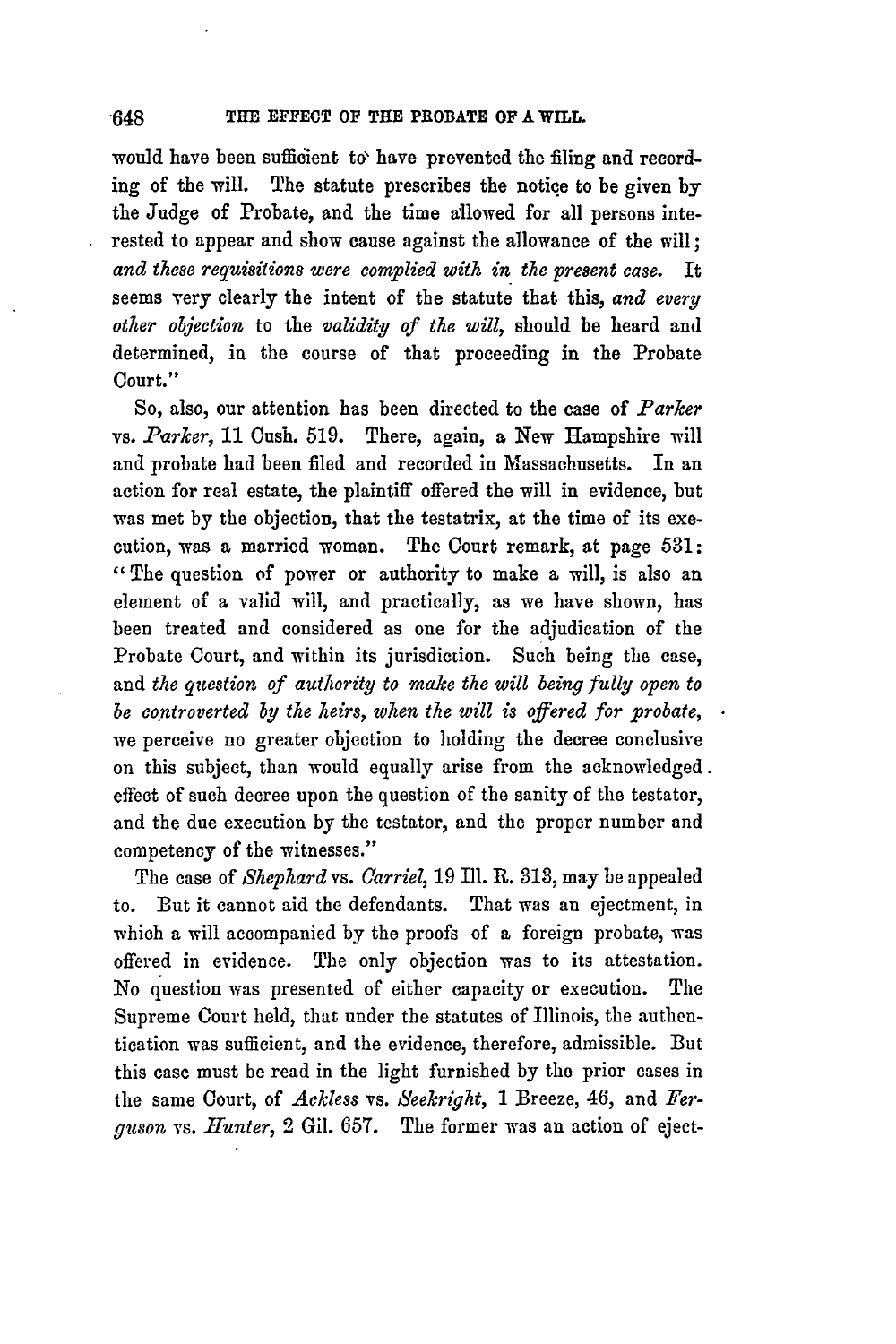ment, in which the Court permitted a domestic probate to be contested. In the latter case, the Court, in combatting the objection that a judgment of probate is conclusive, declares that the "act of taking proof of the execution of a will, is a ministerial act." The Court refer to *Ackleas* vs. *Seelcright,* as a case in which this doctrine was practically settled. The Court proceed to refer with approbation, to a case where it is decided, that **a** probate is conclusive between parties litigating it, as to the personalty, but not *even then* as to the realty over which the surrogate **had** no jurisdiction.

Equally true are these observations, when applied to the case *ex parte Poval,* **3** Leigh (Va.,) **816.** In that case a will proved in Louisiana was admitted to probate, as a will of real estate, upon *the proofs adduced in the Louisiana Oourt:* those proofs corresponding to the requirements of the Virginia statute. The Court declare that the "law, as it is now written, has existed for nearly forty-two years; and it is believed, there is not a single instance in which the testimony of witnesses in this Court, or obtained **by** virtue of a *dedimus potestatem* issuing hence, has been required to admit any will to probate." But it would be incredible that any State should, upon *ex parte* proceedings, tie the hands of its citizens, and deliver over their property to the exclusive control of a foreign Court. And so it proves, that the legislative enactment which is thus referred to by the Court, provides, "that such will shall be liable to be contested and controverted in the same manner as the original might have been." See note to the reported case.

III. It is plausibly argued that the probate of a will is a **judg**ment, and when the record of the will and probate is produced in another State, authenticated according to the Act of Congress, it concludes all parties as to the questions of validity and due execution, **by** virtue of the provisions of Art. 4, See. **1,** of the Constitution of the United States, and of the Act of Congress of May **26, 1790.** So far as this question has occurred in any case in the Supreme Court of the United States, this view of it does not seem to have been taken. The cases have been already cited from that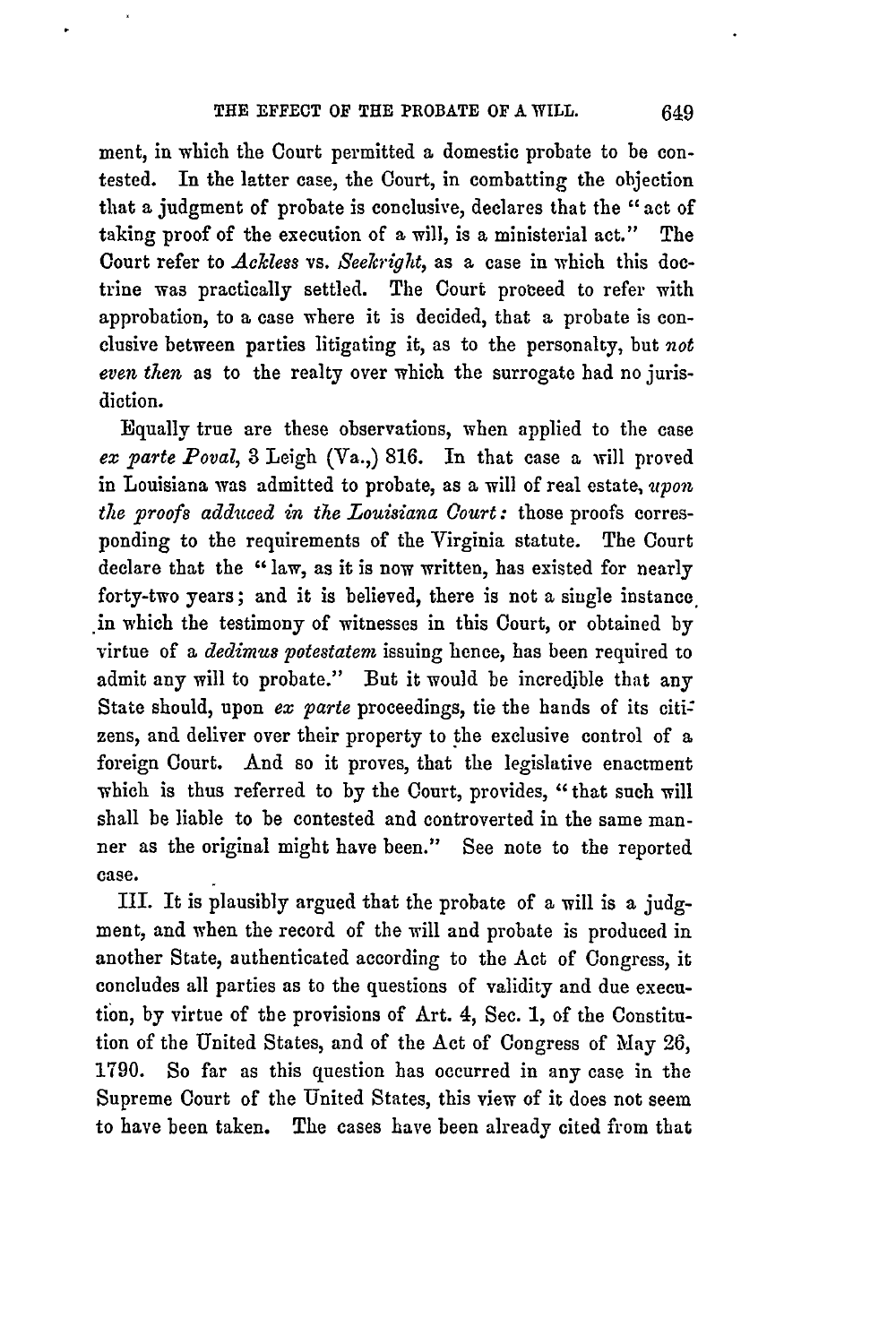Court in which, if ever, the question might properly have been raised and decided; but it appears to have been passed, with a single exception, in silence, by counsel and Court. We can have no difficulty in conjecturing the reasons for this silence. In many instances the ordinary act of allowing probate of a will has been regarded as simply ministerial. In England the two forms bad long been recognized, called the *common form* and *solemn form.* The one was the act of the officer, to whom the executor produced the will; when, in the absence of the parties interested, and without citing them, the witnesses were heard, and the probate allowed. The other was a formal proceeding, in which such persons as had an interest were cited to be present at the probation and approbation of the testament ; witnesses were produced and examined not only on the interrogatories of the party producing them, but upon those of the adverse party. And the difference between these forms was that the executor of a will proved in common form, might, at any time within thirty years, **be** compelled **by** one having an interest, to prove it *per testes,* in solemn form. Williams on Ex., 275, 281. In this country, the usual process for proving a will has borne a strong analogy to the English probate in common form. 'Hence, it has been almost universal to allow, **by** statute, an appeal from the Probate Court; or a direct proceeding to attack the probate ; or to permit, in controversies with regard to land, evidence impeaching the validity to the will, to be given to the jury.

For this reason, and for the reason that the notice has been usually by publication, such character of conclusiveness has seldom been attributed **by** the profession to the probate of a will. And so we see in the cases already cited-Doe vs. McFar*land, United States* vs. *Crosby, Kerr vs. Moon, McCormick vs. Sullivant, Wilkinson* vs. *Leland, Armstrong* vs. *Lear, Carmichael* vs. *Elmendorff, Barney vs. Brashear, Sneed vs. Ewing, Bowen* vs. *Johnson, Olney* vs. *Angell,* and *Lapham* vs. *Olney,* no such objection has been raised; or, if raised, has been instantly overruled.

The cases to be found in the various volumes of State reports are fairly illustrated by *Ives* vs. *Allyn,* 12 Verm. 589. The action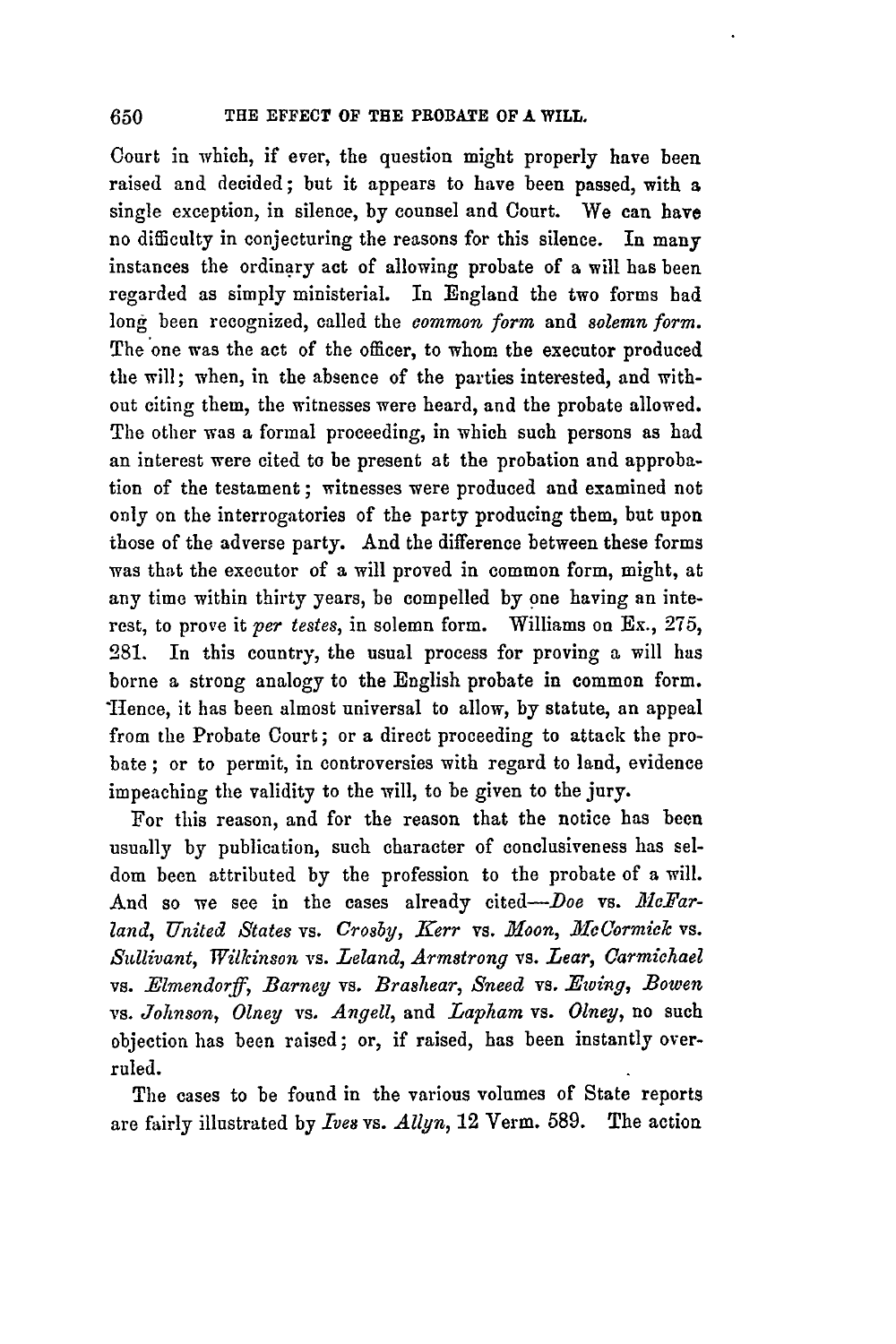was ejectment. A foreign will, with its probate regularly authenticated, had been offered by the plaintiff. The Supreme Court, referring to the statutes of Vermont, say: "Notice is to be given to all persons concerned, to *appear and contest* the probate, or filing and recording, and when recorded, the copy of the will, thus proved and allowed in another State, recorded here, is to have the same effect as the probate of an original will. Without this statute, it would have been necessary to have produced the original wills, and *the probate of Rhode Island would have had no effect on any lands in this State, devised under either of the wills.* The copies of the wills not having been filed and recorded in any probate Court in this State, and no probate of them having been obtained, were not legal evidence of their execution, and were not admissible in evidence." It is, from this reasoning, quite plain that the Court in Vermont had no idea that a foreign probate of a will, devising lands in that State, precluded those interested in the estate from questioning the validity of the will when offered for probate in a State Court.

Judge Story, at § 609, of his Conflict of Laws, remarks upon the constitutional provision in question: "But this does not prevent an inquiry into the jurisdiction of the Court in which the original judgment was rendered, to pronounce the judgment, nor an inquiry into the right of the State to exercise an authority over the parties, or the subject matter." He examines **the** question with more attention, however, at § 1313 of his Commentaries on the Constitution **: \*"** The act of May **26,** 1790, after providing for the mode of authenticating the acts, records, and judicial proceedings of States, has declared, ' and the said records and judicial proceedings, authenticated as aforesaid, shall have such faith and credit given to them in every Court in the United States, as they have **by** law or usage in the Courts of the State from whence the said records are or shall be taken.' It has been settled upon solemn argument, that this enactment does declare the effect of the records as evidence when duly authenticated. It gives them the same faith and credit as they have in the State Court from which they were taken. If, in such Court, they have the faith and credit of the highest nature,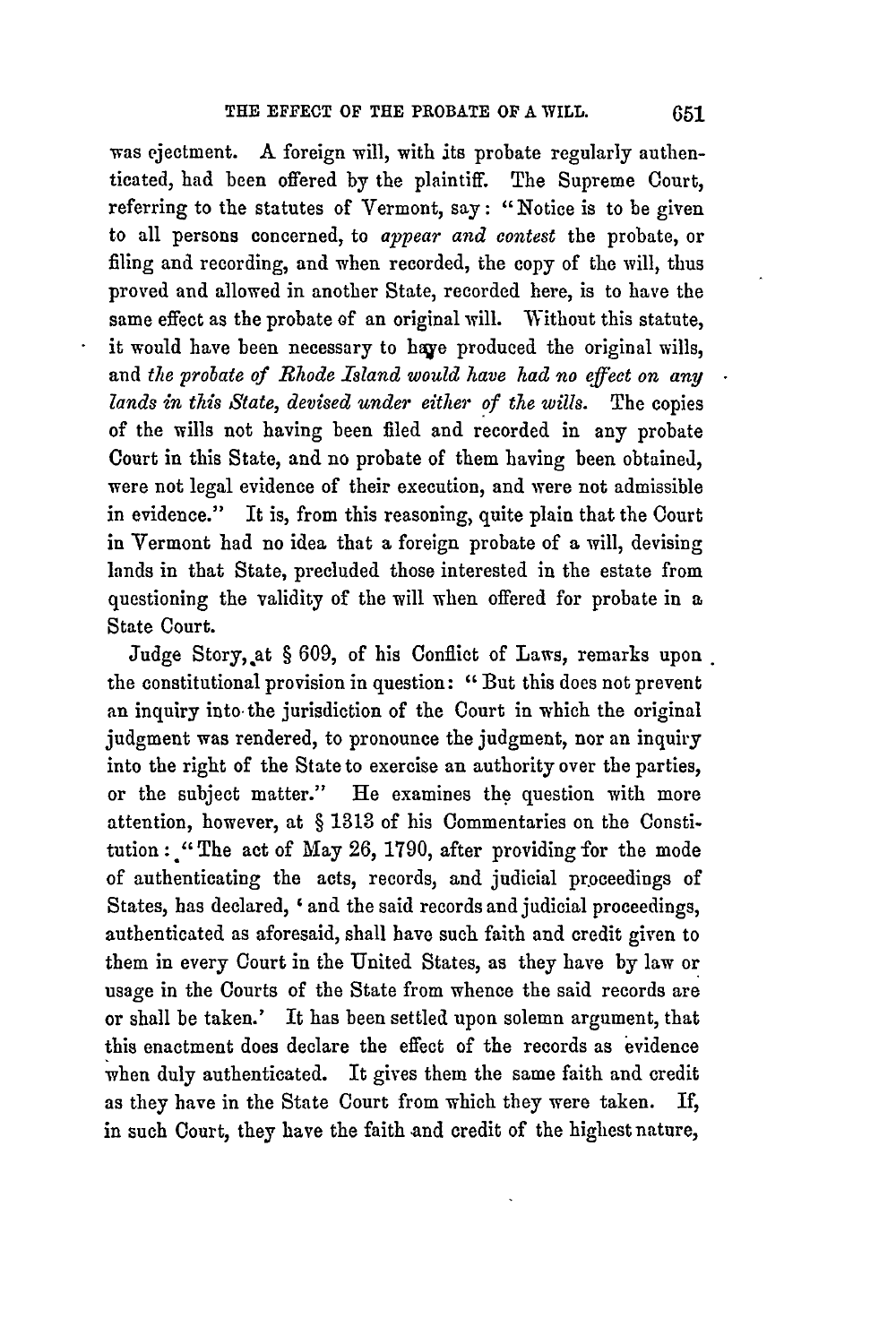#### 652 **THE EFFECT OF THE PROBATE OF A WILL.**

that is to say, of record evidence, they must have the same faith and credit in every other Court. So, that Congress have declared the effect of the records, **by** declaring what degree of faith and credit shall be given to them. If a judgment is conclusive in the State where it is pronounced, it is equally conclusive everywhere. If re-examinable there, it is open to the same inquiries in every other State. It is, therefore, put upon the same footing as a domestic judgment. But this does **ibt** prevent an inquiry into the jurisdiction of the Court in which the original judgment was given, to pronounce it, or the right of the State itself to exercise authority over the persons, or the subject matter. The constitution did not mean to confer a new power or jurisdiction; but simply to regulate the effect of the acknowledged jurisdiction *over persons and* things *within their territory."*

It may be urged, however, that in *Darby* vs. *Mayer*, supra, the Supreme Court have intimated a doubt upon this question. In that case a will of land in Tennessee had been proved in an Orphans' Court in Maryland; and, without any allowance **by** a Probate Court in Tennessee, was offered in evidence in an action of ejectment brought in the latter State, for the recovery of the premises devised. The Court remark, when the constitutional provision is pressed upon their attention, *"as* this is a question of some delicacy, as it relates to devises of lands, the Court passes over it at present." No question was made at all as to the conclusiveness of the Maryland probate. Nor was any notice taken of the former cases of *Kerr* vs. *Jlfoon,* and *HeCormick* vs. *Sullivant,* where itawas expressly ruled that the foreign probate was utterly unavailing, and the will inadmissible in evidence, unless they had been produced and approved in a Court of the State in which the land was situated. In the former case, referring to the necessity of probate in the Courts of the *situs,* it is said, had the will "been so offered, it might have been contested, and for anything that we can say, the sentence of the Court of probate might have been not to admit it to record." And in the latter, it is declared, that the will, when offered in the local Court, *"is* liable to contest **by** the heir-at-law, as the original might have been." The intimation of doubt cannot be said to leave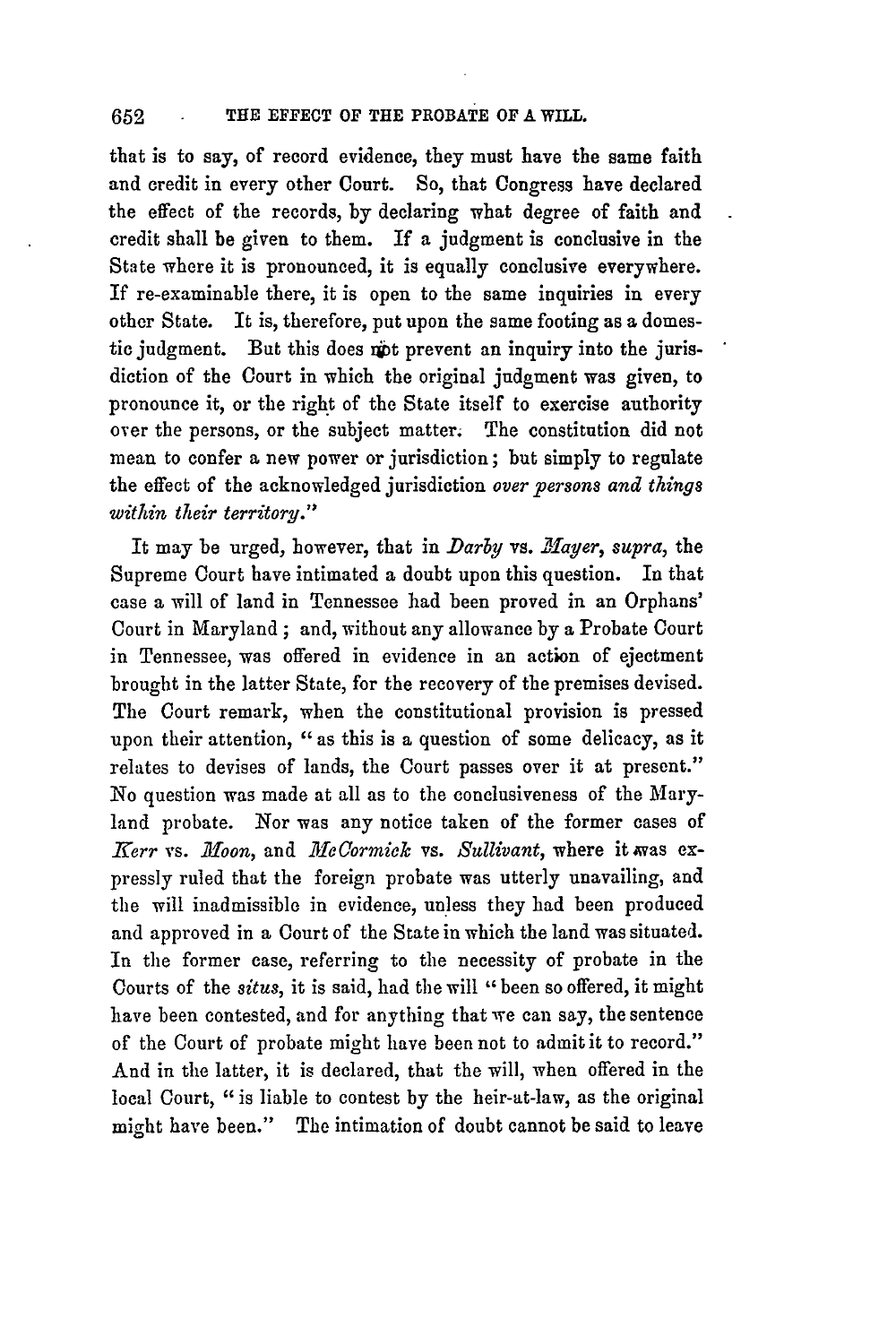the authority of the Supreme Court balanced upon the question; for the former cases must be expressly overruled, if a probate in one State is held, *proprio vigore,* binding upon lands in another.

The question has been twice directly presented in the Supreme Court of Rhode Island, in cases already referred to. In *Olney vs. Angell, supra,* it is thus remarked upon: "We do not apprehend that Art. IV. § **1,** of the 'Constitution of the United States, extends to the operation of the probate of a will, as a judicial act of a State, beyond its own territory. *'* Full faith and credit' are given to such a decree, when it is left where it is found, local in its nature and operation."

This, it will be observed, is a recent case, as is, also, the case of *Jowen* vs. *Johnson, supra,* in which a more careful consideration is given to the same point. After a reference to the case of *Olney* vs. *Angell,* which had been before decided, but was not until afterwards reported, the Court proceed: "The probate of a will is unlike a judgment between parties subject to the jurisdiction of the Court rendering it, in this-it is confined in its operation to things within the State setting up the Court which takes the probate. It has been so treated, we have seen, in the country from which we derive our jurisprudence, and, in general, at least, by the Courts and legislatures of our own. Full faith and credit are given to it abroad, when the same faith and credit are given to it which it has at home; and that is, that it is to be conclusive evidence of the validity of the will, as affording title to things within the jurisdictional limits of the Court at the death of the testator, *whether such title comes in contest within or without those limits.* The clause of the Constitution of the United States referred to was not designed to extend the jurisdiction of local Courts, or to extend beyond its just limits, the operation of a local decree; but to provide **a** mode of authenticating evidence of the record of a judicial proceeding had, in one State, so that the proper general result of it might be conveniently attained in every other State, against persons and things justly within the range of the proceeding. Notwithstanding this clause, a judgment in a suit between parties is, as such, void out of the State, as to parties not personally served, and not appearing